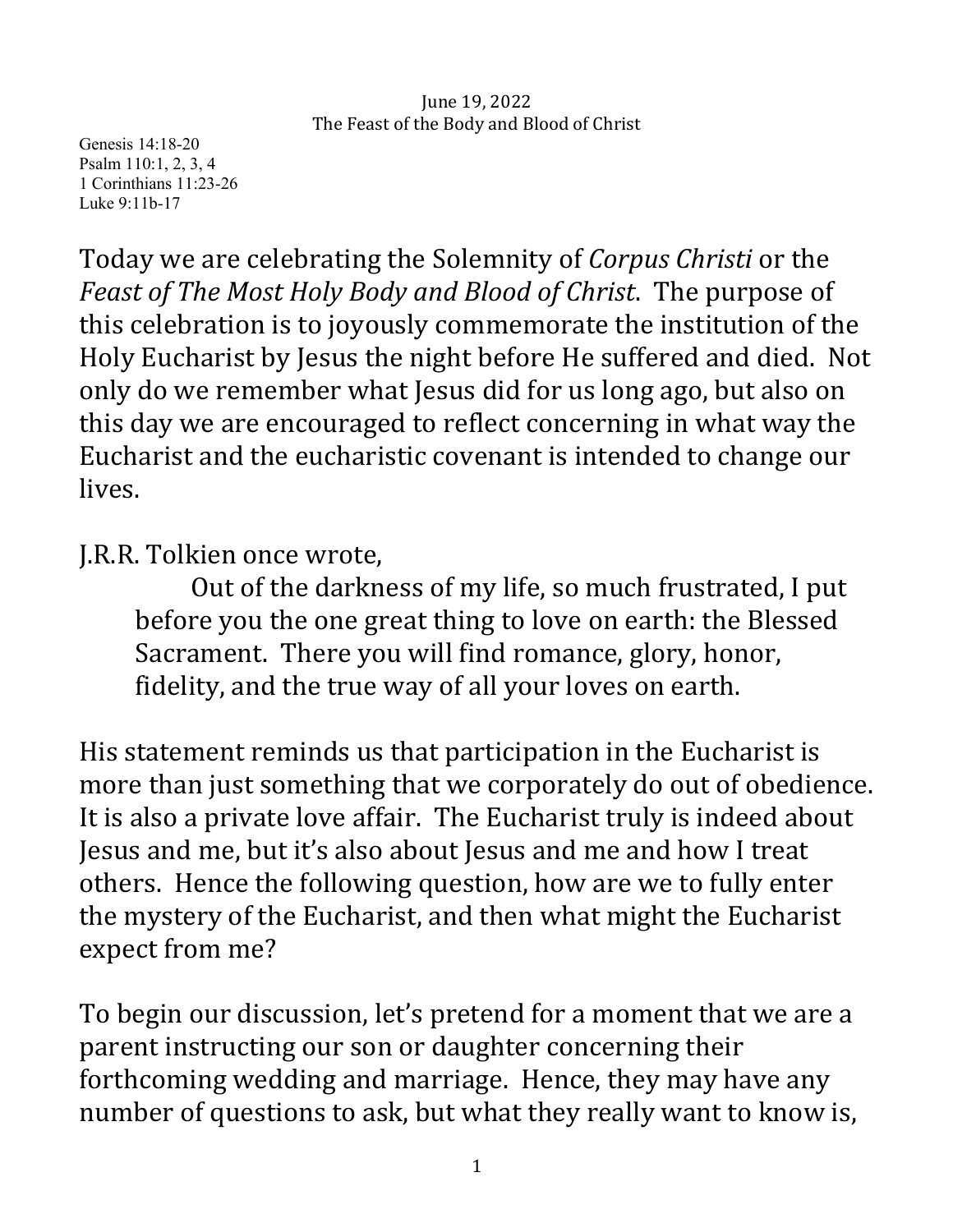what will it be like, what will I experience, and what will be expected of me?

For them the details of the day will quickly fall into place and become secondary to the primary experience of being together with the one whom they love, but nevertheless, the details do matter. The chapel, the dress, the candles, the flowers, the sermon, the vows, the rings, the cake, they are all important and bi-products of culture and tradition. But here we might ask, what is still missing?

Obviously and for sure - God, but what if there were no people to witness the event, no ceremony, no celebration, no laughing or crying, no one to share the memories with, and no one to retell the story. Think about it, how would you celebrate such an event, an/or anniversary if friends and family were removed?

In many churches across the world the celebration of the Lord's eternal covenant with His people has become as benign, complacent, and private as a wedding with no one present where the bride and groom dressed in their everyday work clothes come to listen to a tape-recorded ceremony and then text message their vows to each other.

I know I am being a bit harsh and sarcastic, but unfortunately it is true. We've all experienced those memorable Communion services where we've left the building wondering, "Why did we do this?" Unfortunately for many Holy Communion has become just another thing they do once a week or once a month as a formality performed in regulatory obedience.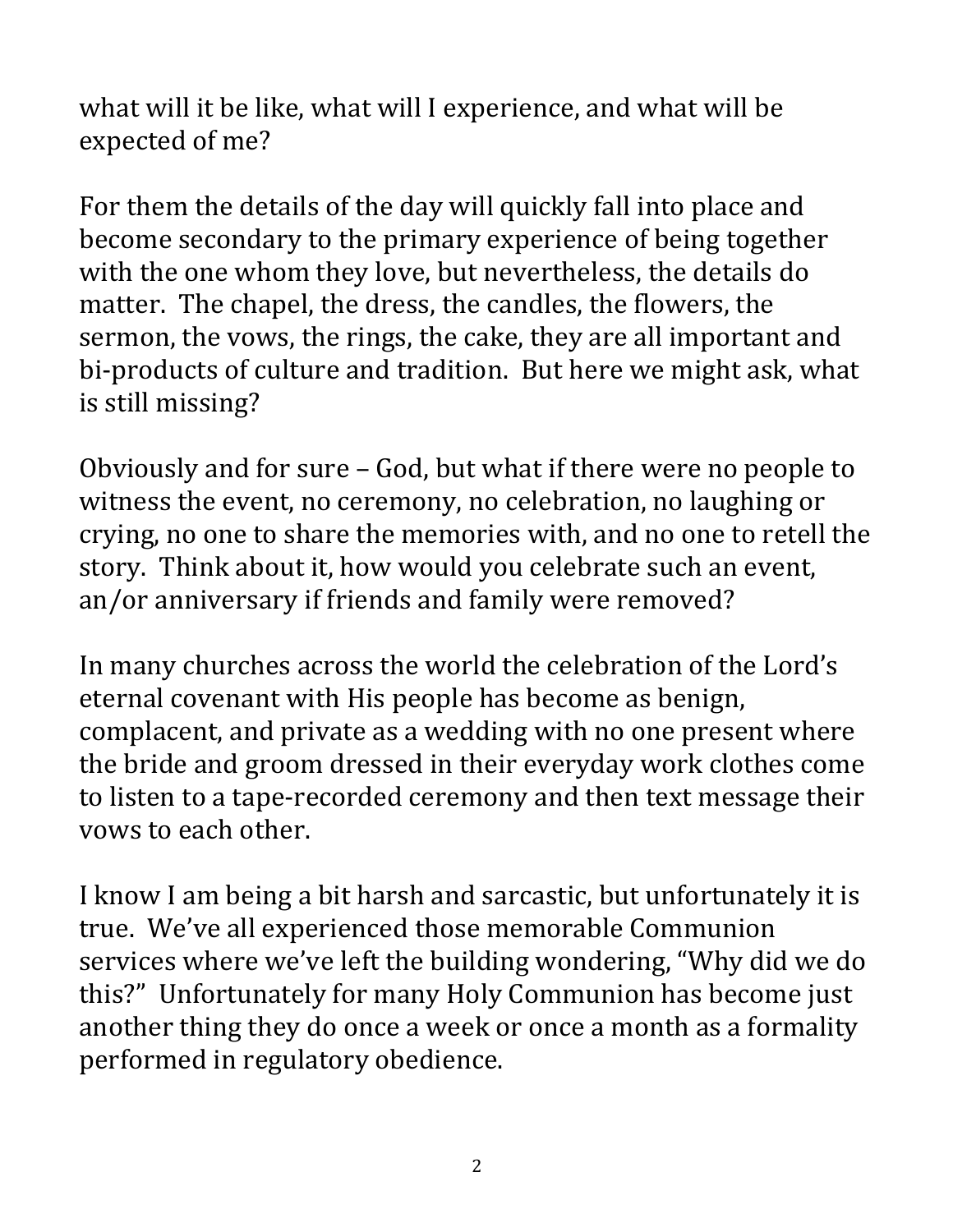Hence, we might ask, why has this attitude invaded such a sacred and holy event? The question is historically complicated, but in simple terms the answer certainly involves institutional apathy, little or no instruction, and the loss of mystery resulting from secular humanism having crept into the church. Hence the reason the historical church endeavors to maintain official feast days to remember and celebrate these special occasions.

So then, why do we continue to set aside a special day to celebrate The Body and Blood of Christ?

In the western church, the impetus for an official *Corpus Christi* feast day had its genesis in the heart of one Juliana of Mont Cornillon in Belgium in the year 1193. Juliana was an Augustinian nun who from an early age held a special place in her heart for the Eucharist and therefore pined for a specific day of remembrance to celebrate this wonderful gift from the Lord. Her dream became a reality on September 8, 1264 when the Feast of Corpus Christi became an official feast day in the Roman Church.

In today's first reading from the Book of Genesis we are introduced to what many biblical scholars consider to be the first mentioned reference to the Eucharist in Scripture.

We enter the biblical narrative when Melchizedeck, King of Salem or *Shalom*, Priest of God Most High brought out bread and wine accompanied with a blessing to Abraham immediately after Abraham triumphed in a great victory over his enemies. After receiving the bread and the wine and the blessing, "Abraham gave a tenth of the spoil to him" Gen. 14:20).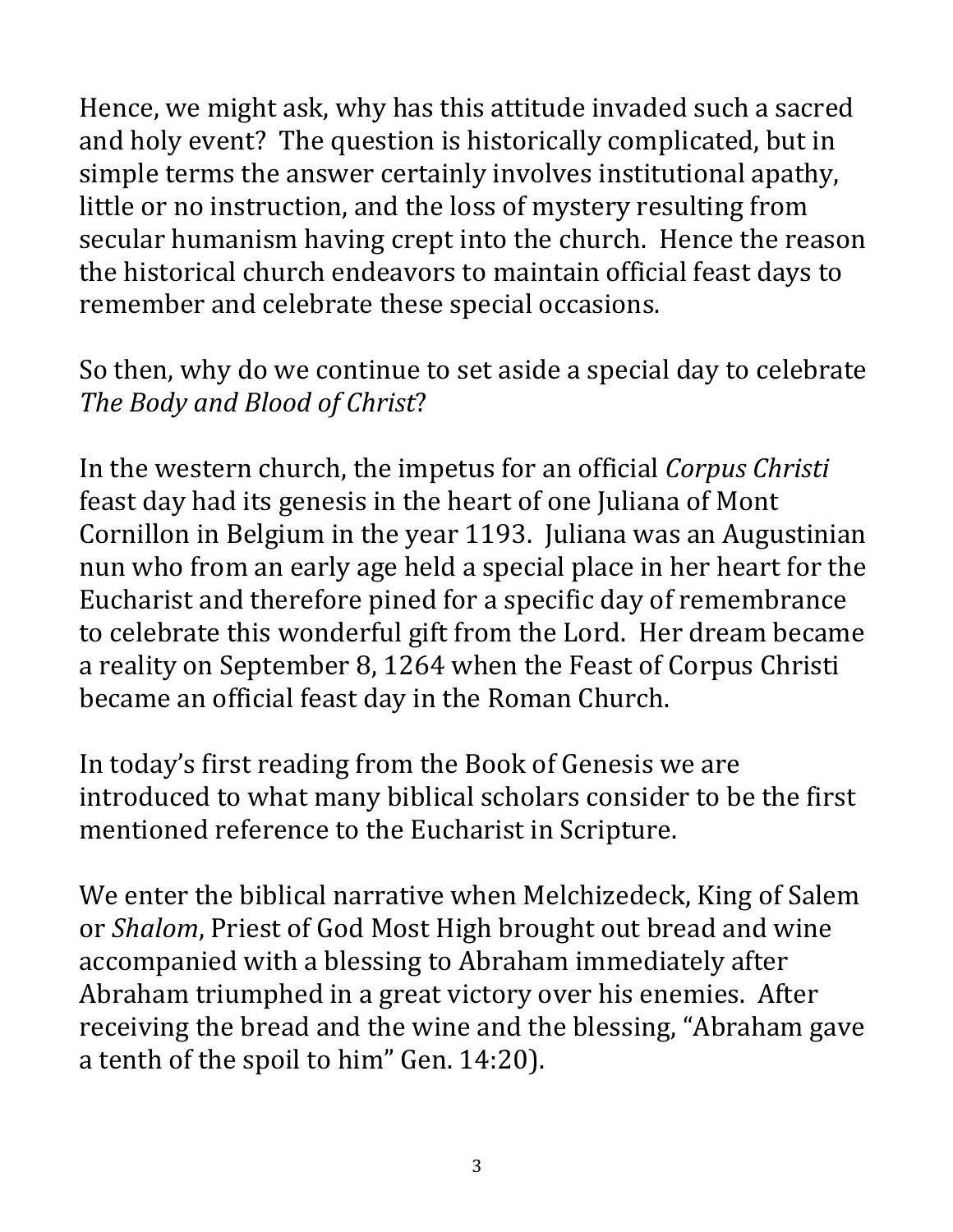Have you ever wondered why during the Mass and after the Prayers of the Faithful the priest always states, "Let us continue our worship with our tithes and offerings and gifts unto the Lord?" Well now you know the biblical reasoning behind that liturgical tradition.

Pre-figured as the Son of God, Melchizedek, the King of Peace initiated a celebration ceremony with Abraham consisting of bread and wine. Abraham in return responded to Melchizedek's gifts and blessing by giving a tithe of all he had gained. These gestures were and are thus considered to be a sacred sacrifice, a first fruits offering, and an act of worship in the context of renewing covenantal relationship with God.

The Bible offers yet another example of the Eucharist in the Gospel reading for today. In Luke 9:11-17 we read of an interesting account where Jesus fed a multitude of at least 5,000 men. 

As the day was ending, the Twelve approached Him and said, "Dismiss the crowd so that they can go to the surrounding villages and farms and find lodging and provisions; for we are in a deserted place here." To their request Jesus said in reply, "Give them some food yourselves."

In other words, Jesus was here indicating that He would use His people to feed the bread of life and to nourish those hungry for the presence of God. Note how St. Luke illustrated some very familiar Eucharistic tenants in verse 16: Then *taking* the five loaves and two fishes, and looking up to heaven, He said the *blessing* over them, *broke* them, and *gave* them to the disciples to set before the crowd, and they all ate and were satisfied.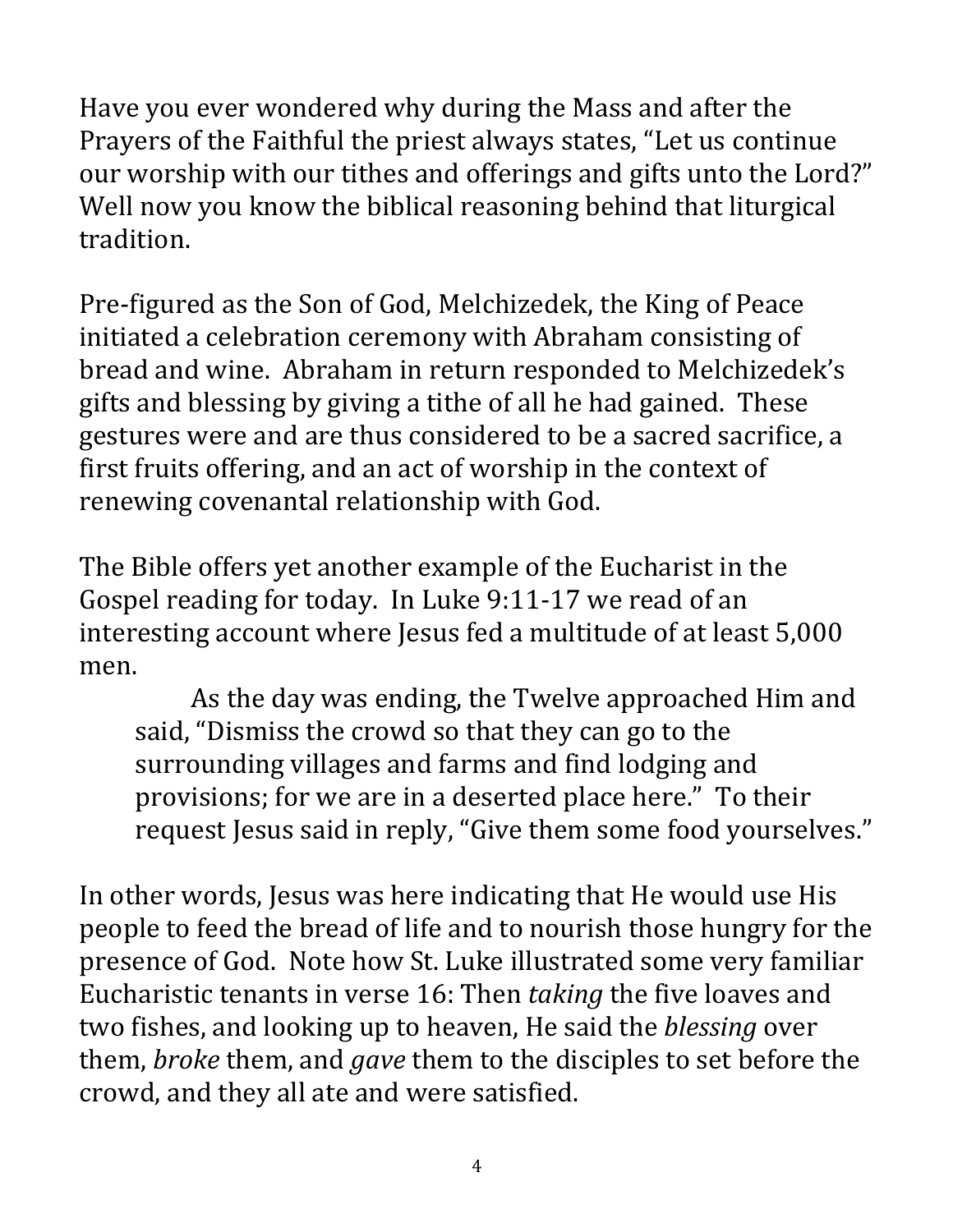Jesus took, He blessed, He broke, and He gave. It is very interesting to note that this distinguished pattern is the 4-fold Eucharistic paradigm, which is demonstrated repeatedly in Scripture. 

Liturgical scholars note that there is no doubt that this parable and the other crowd feeding parables in John's Gospel are none other than Eucharistic in origin. And when the leftover fragments were gathered up, they filled twelve wicker baskets" - one basket for each of the twelve disciples, noteworthy here is the tradition that the number 12 in the Bible is often associated with bread from heaven.

But what about the Real Presence of Christ in the Eucharist, is Jesus truly physically present in the flesh. Here we can encounter an often heated and contentious discussion with theological positions often in direct opposition to each other.

Some say the Holy Supper bread and wine are merely figurative; in other words, they are elements to be used as a reminder or memorial and/or a remembrance celebrated out of obedience to Scripture. Please forgive me but celebrating Holy Communion adhering to this particular persuasion reminds me of the wedding with the tape recorder mentioned earlier.

Others would say that the elements of bread and wine are merely signs and/or symbols. They argue that they point to the real but are not in themselves real and true. (Try telling a new bride or her husband that her white wedding dress is unimportant or that their wedding rings are just symbols or signs and in and of themselves have no real meaning.)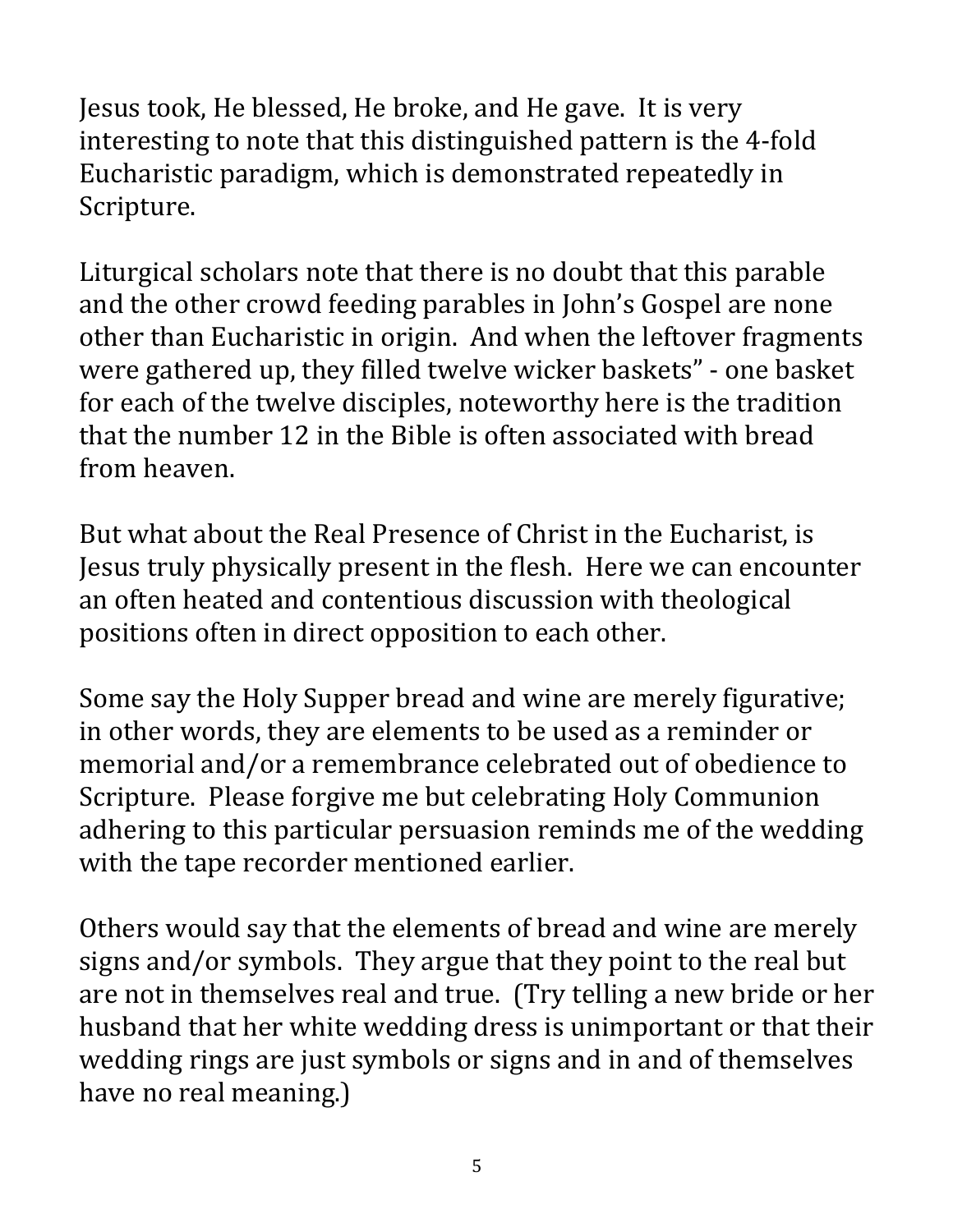Still others insist that the main focus of the Eucharist is the transubstantiation (a difficult to understand Roman theological term) concerning how and when the bread and wine become the body and blood of Jesus at the words of institution by the Priest.

All the afore mentioned statements may contain certain elements that are true, but I sense that there is something much more intimate here that the Lord would have us know concerning this Sacred Mystery, and it involves the formation of the people into one unified body of Christ.

Taking information from the Eastern Catholic Church, I believe that the heart of the matter in the Eucharistic rite primarily involves the transformation of you and me in and through a very real and personal encounter with the risen Christ in the Liturgy. In the Eucharist not only does the bread and wine sacramentally become the flesh and blood of Jesus Christ, but in addition, during the ritual and the ceremony, you and I are invited to become one with the Body and Blood of Christ as well.

Think about it, have we not been chosen by the Father to become the Bride of Jesus, the body of Christ? Here God will not force us to comply. We must willingly and humbly consent to His Presence, will, and action in our lives.

The Early Church clearly taught that it was in the gathering of the people to celebrate the Eucharist that we officially become the Church - the Body of Christ. Let me repeat that statement: The Early Church clearly taught that it was in the gathering of the people to celebrate the Eucharist that we officially become the Church - the Body of Christ.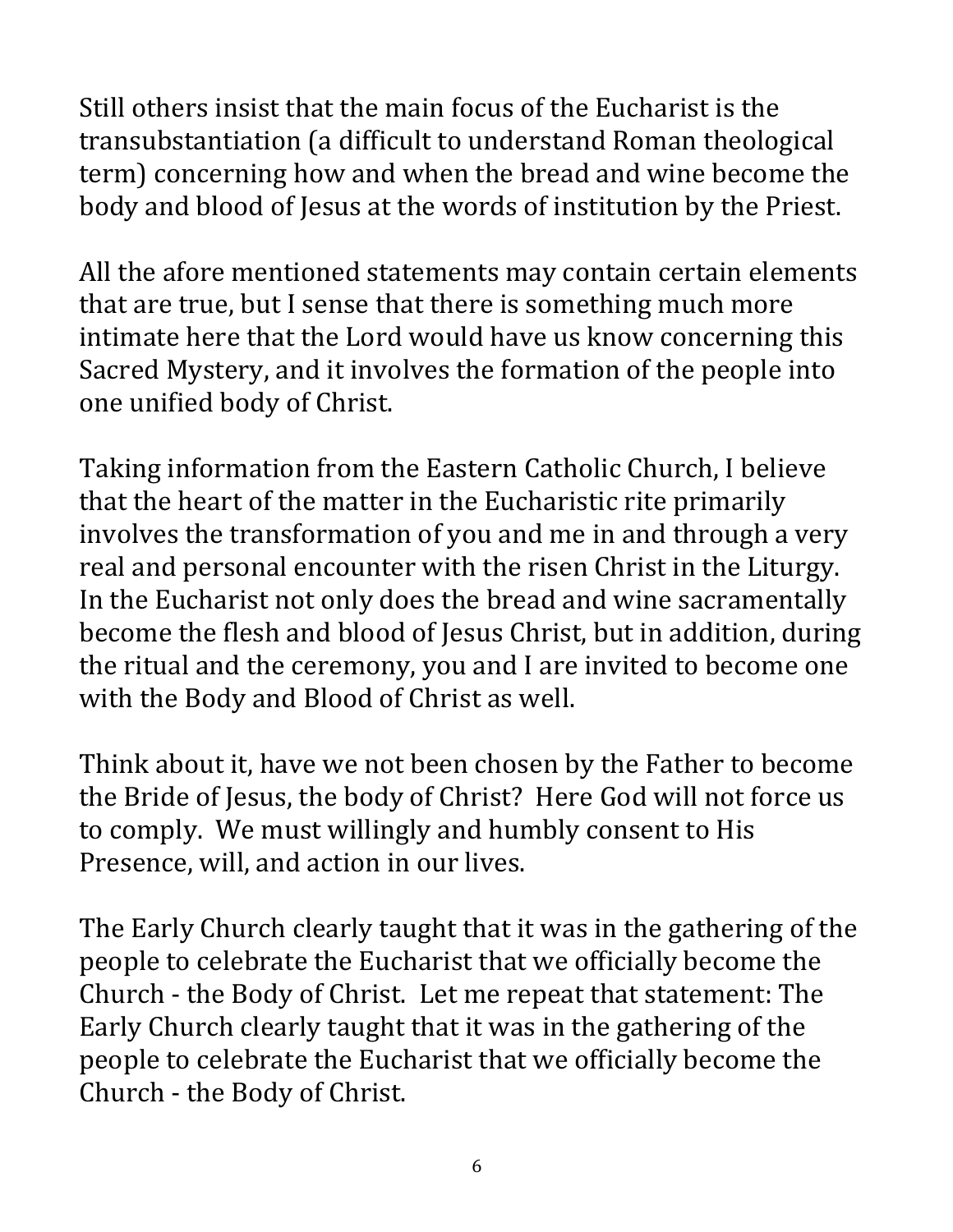Here we not only see the importance of our responsibility to gather together each Sunday, but also the importance of whole heartedly participating in the prayers and the liturgy.

As we grow more to appreciate what  $1<sup>st</sup>$  Century Ignatius called the medicine or food of immortality, the theology behind a sacramental Eucharist and the necessity to invite others to join in the celebration become clearer and more urgent.

St. Paul's first letter to the Corinthians in the  $11<sup>th</sup>$  chapter reads, "For as often as you eat this bread and drink this cup, you proclaim the Lord's death until He comes" (1Cor. 11:23-26).

In this letter to the Corinthians we learn that when we participate in the Eucharist we proclaim or declare, state or announce, affirm and glorify, and exalt the sacrifice of the Lord Jesus until He returns. Not only do we acclaim Christ, but we also acclaim in the most intimate way - that we are united to Him in holy union. In the Eucharistic celebration we offer to God our flesh and blood in a similar manner as He offers Himself to us upon the altar (see Romans 12).

Now there is much more we could say about this subject, but time prohibits, so we will save the discussion for another time. But what about the theological term transubstantiation. We hear the term often mentioned but what does it mean?

Concerning the topic of transubstantiation and being that we are an Old Catholic congregation we will reference the *Longer Catechism of the Orthodox, Catholic, Eastern Church* by St. Philaret (Drozdov) of Moscow (1830), where blessed Philaret states,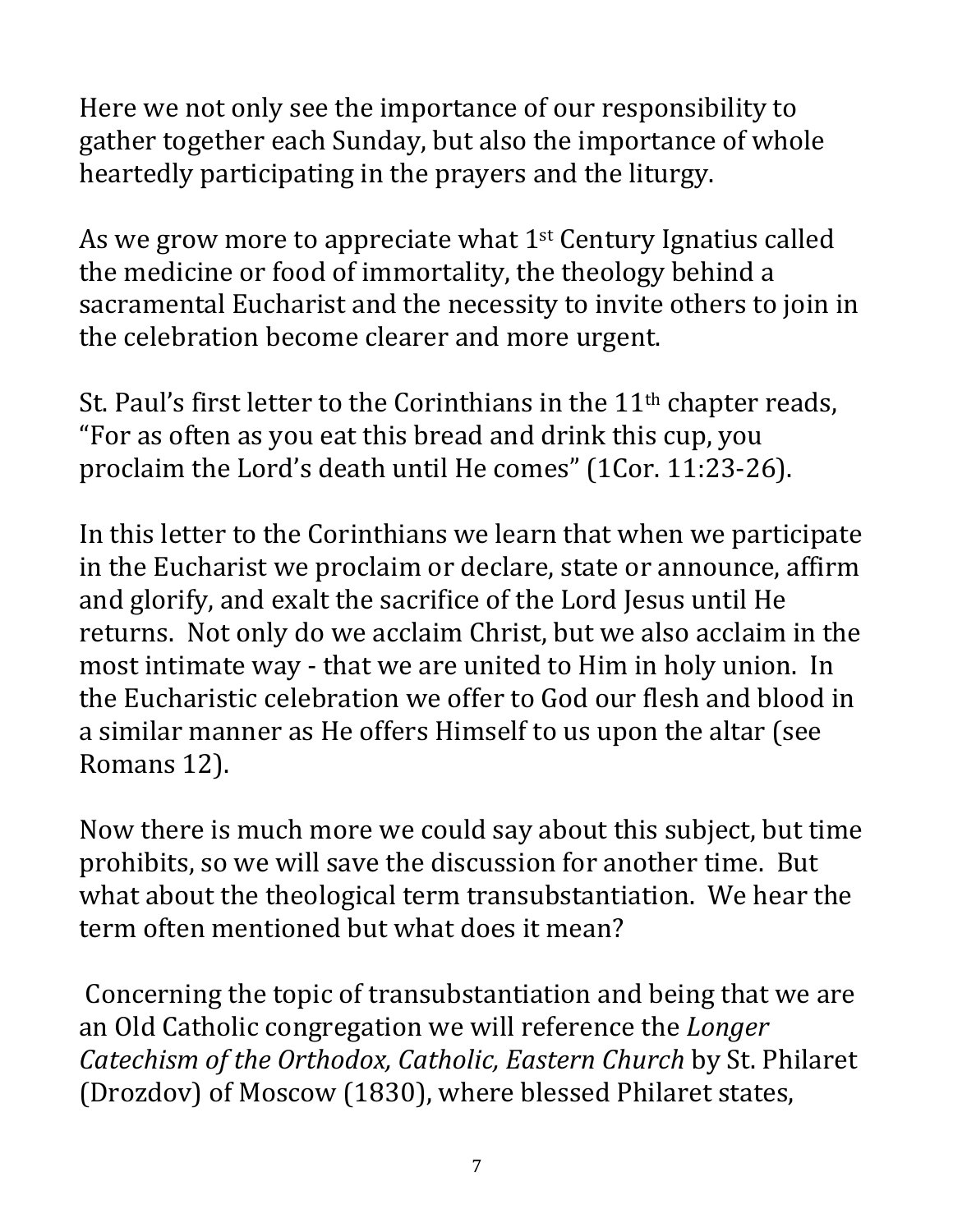*Transubstantiation* is not a reference to the change itself—since none can possibly understand exactly how/when this takes place—but that it is merely a reference to our Lord being "truly, really, and substantially" present in the Eucharist. In other words, it is not a reference to metaphysical or nominalist philosophy (as with Aristotle, for example), but is speaking to the reality of the change, albeit as beyond our comprehension.<sup>1</sup>

In other words, he is implying that from an Eastern Catholic in comparison to a western Catholic perspective transubstantiation is not so much about the how, when, and where, the bread and wine become the body and Blood of Jesus, but that Eastern transubstantiation theology is more fully embraces the mystery of the reality of the Real Presence of Christ in the Eucharist and what that mystery means for us who participate in it.

In participating in the Eucharist, as Easter Orthodox scholar John Zarzulas has stated, we *become* the Church or the Body of Christ. Subsequently, we might suggest that any definition of transubstantiation ought to include a discussion concerning the transformation of the gathered people along with the transformation of the bread and wine.

Why is that you might ask; because, the goal or purpose (the best words I could come up with) of the Eucharistic celebration is the co-union of the Son of God with His Beloved Bride in a covenantal renewal embrace. Furthermore, for that to fully happen there needs to be holiness and unity in the lives of the people rather

<sup>1</sup> https://blogs.ancientfaith.com/orthodoxyandheterodoxy/2013/08/14/the-doctrine-oftransubstantiation-in-the-orthodox-church/